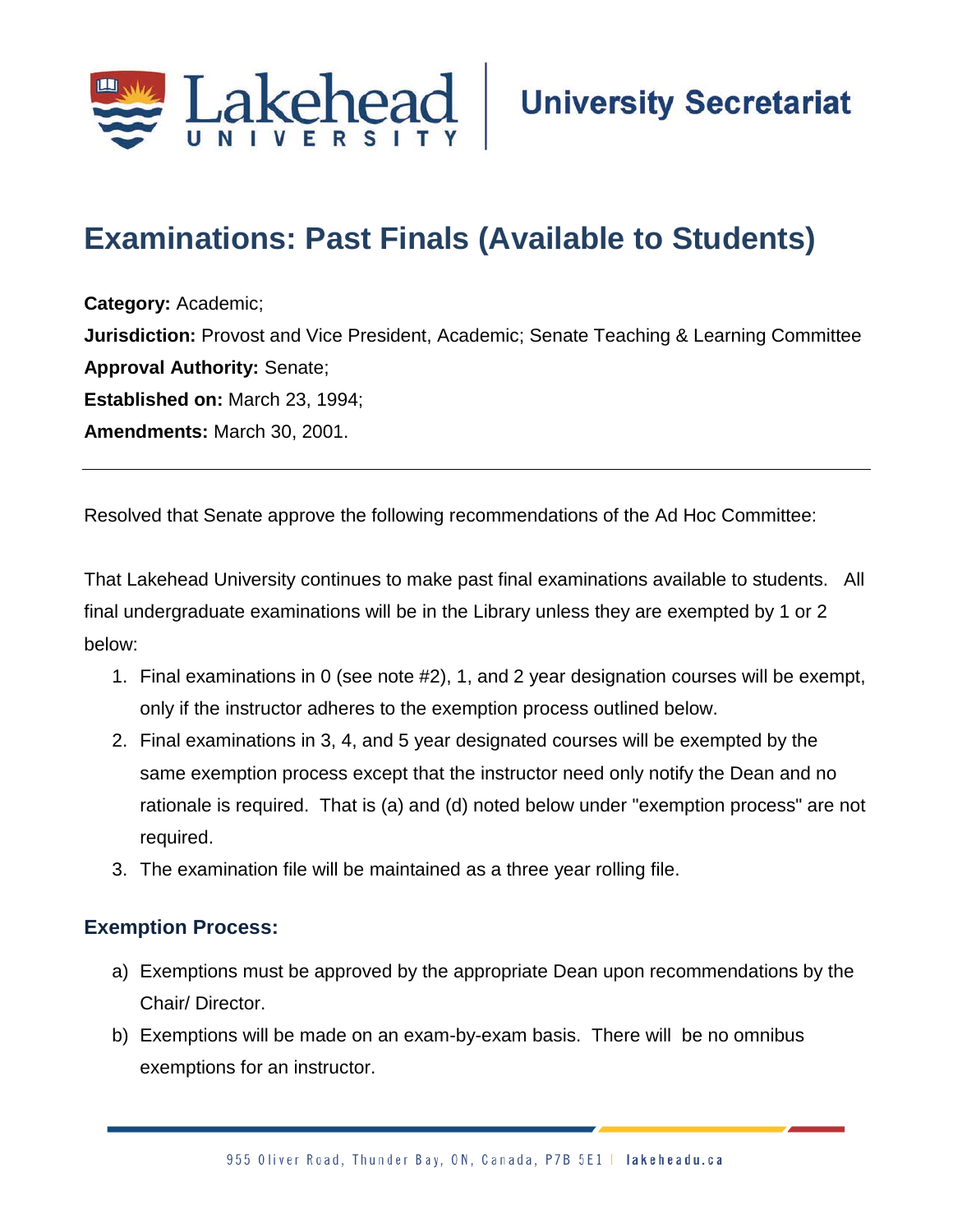- c) A request for any exemption must be accompanied by a prototypical (mock) examination which will be retained in the Library.
- d) An exemption will be considered only if the applicant provides a rationale based on the nature of the course or material which would make it difficult to develop new examination questions. The rationale must be supported by a written recommendation from the Chair/Director.
- e) Requests for exemptions must be submitted to the Dean within one month after the date on which the examination is written.

## **Notes:**

1. If an exemption is granted for an examination, must it be renewed each year? While there will be no omnibus exemptions for a given instructor, once an exemption is granted for an examination, it remains in effect for three years unless the instructor requests otherwise. After three years, the mock examination will be removed from the Library and request for a new exemption must be forwarded following the above process (including the submission of another mock examination). It is noted exemptions are granted for specific courses, not all courses taught by an instructor.

Should a course which has fallen under the policy be assigned to a new instructor, that course will be treated as a new course and the relevant policy regulations will apply.

2. What if a zero level course is an upper year course?

There are upper year courses which are designated as zero leave. For such courses, the appropriate Deans should provide the Registrar's Office with a list of the course, and these will be viewed as all other upper year courses are under the policy.

3. Instructors are reminded that if they do not use the University process to print their exams, they are still required to submit two copies to the Registrar's Office.